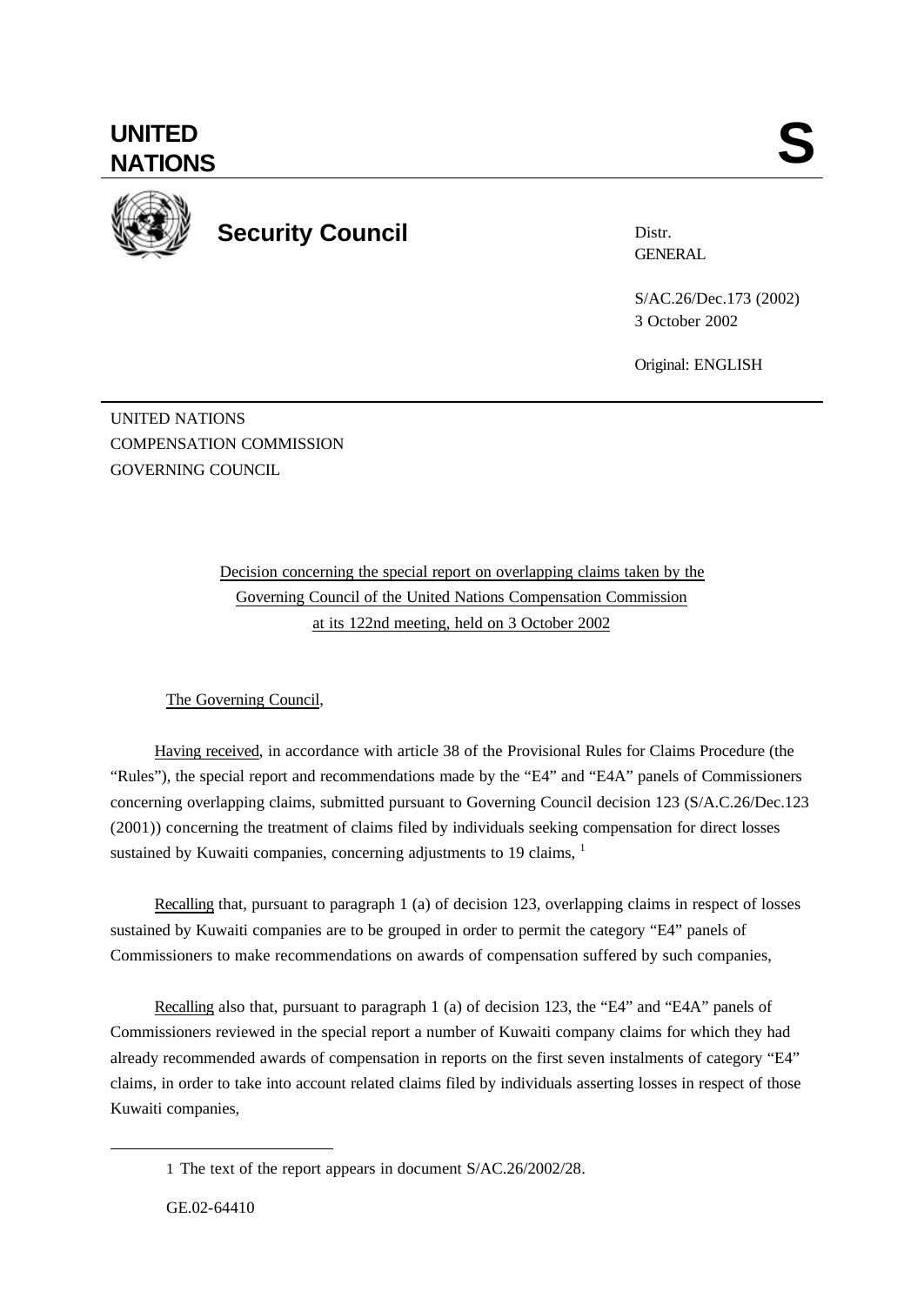S/AC.26/Dec.173 (2002) Page 2

Noting that the amounts claimed in the related claims filed by individuals, which were considered by the "E4" and "E4A" panels of Commissioners in relation to the previously reviewed Kuwaiti company claims, were asserted in timely filed and duly registered claims submitted by individuals in categories "C" and "D",

1. Approves the recommendations made by the panels of Commissioners, and, accordingly,

2. Decides, pursuant to decision 123 and article 40 of the Rules, to approve the revised recommended awards concerning the claims covered in the special report. The aggregate revised amounts awarded per instalment, based on the recommendations contained in annexes I to VI of the special report, are as follows:

Table 1.First instalment category "E4" claims revisions

| <u>Country</u> | Number of claims with | Previous total award | Revised total award |
|----------------|-----------------------|----------------------|---------------------|
|                | revised awards        | USD <sup>)</sup>     | <b>USD</b>          |
| Kuwait         |                       | 506,298              | 542,680             |

| Table 2. | Second instalment category "E4" claims revisions |  |  |
|----------|--------------------------------------------------|--|--|
|          |                                                  |  |  |

| <u>Country</u> | Number of claims with | Previous total award | Revised total award |
|----------------|-----------------------|----------------------|---------------------|
|                | revised awards        | $\overline{USD}$     | USD                 |
| Kuwait         |                       | 1,755,774            | 2,592,474           |

### Table 3. Third instalment category "E4" claims revisions

| <u>Country</u> | Number of claims with<br>revised awards | Previous total award<br>(USD) | Revised total award (USD) |
|----------------|-----------------------------------------|-------------------------------|---------------------------|
| Kuwait         |                                         | 12,580,927                    | 12,427,993                |

Table 4. Fourth instalment category "E4" claims revisions

| <u>Country</u> | Number of claims with | Previous total award | Revised total award |
|----------------|-----------------------|----------------------|---------------------|
|                | revised awards        | USD)                 |                     |
| Kuwait         |                       | 2,157,794            | 2,595,654           |

Table 5. Sixth instalment category "E4" claims revisions

| <u>Country</u> | Number of claims with | Previous total award | Revised and corrected |
|----------------|-----------------------|----------------------|-----------------------|
|                | revised awards        | (USD)                | total award (USD)     |
| Kuwait         |                       | 1,687,453            | 1,854,110             |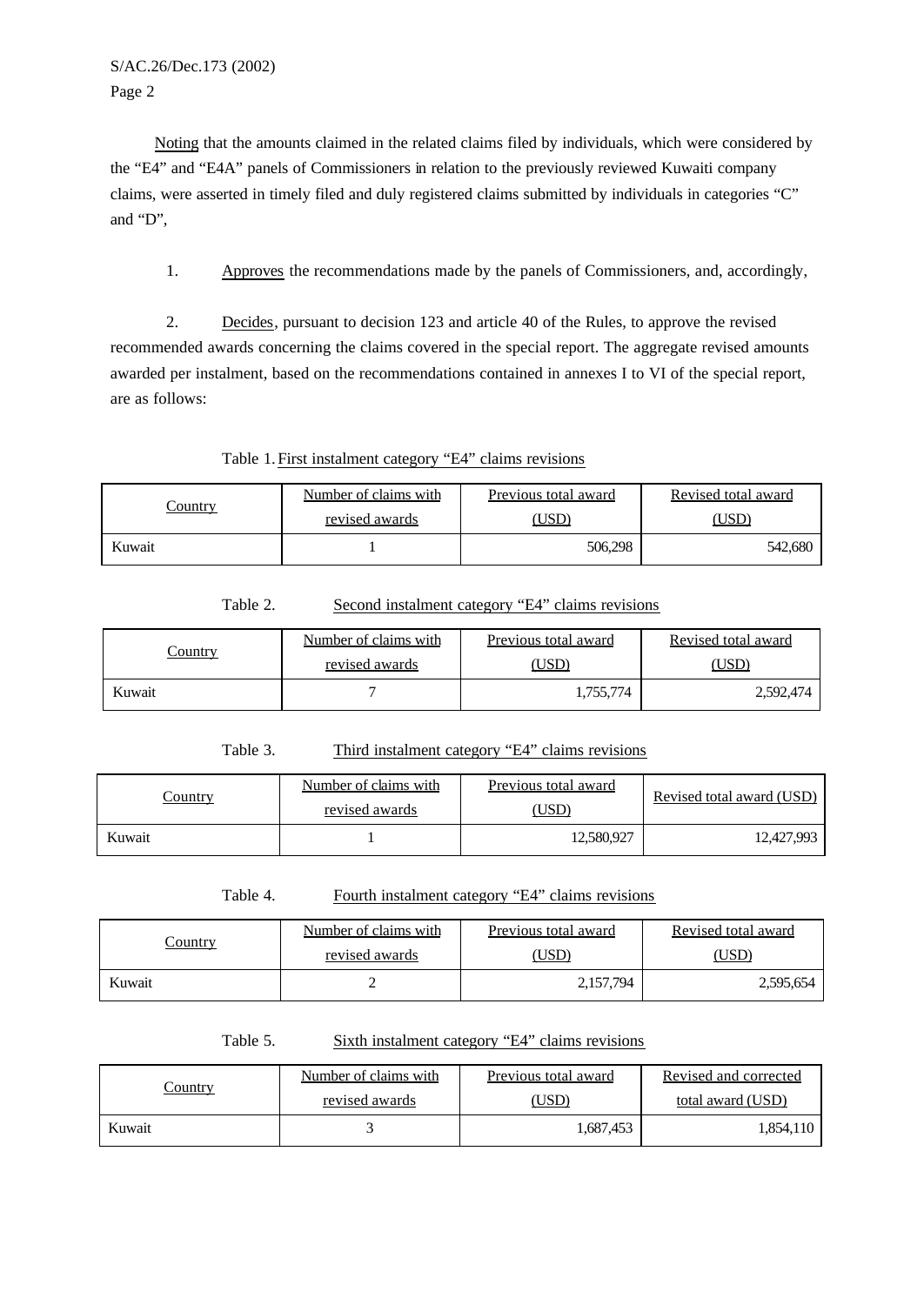#### Page 3

| $\sqrt{\frac{1}{1}}$ | Number of claims with | Previous total award | Revised total award (USD) |
|----------------------|-----------------------|----------------------|---------------------------|
|                      | revised awards        | (USD)                |                           |
| Kuwait               |                       | 969.983              | 635.266                   |

#### Table 6. Seventh instalment category "E4" claims revisions

3. Decides also to approve the corrected recommended awards concerning certain claims referred to in paragraphs 74 to 77 of the special report. The aggregate revised amounts per instalment, based on the recommendations contained in annex VII of the special report, are as follows:

## Table 7. Fifth instalment category "E4" claims correction

| .<br>Country | Number of claims with | Previous total award | Corrected total award |
|--------------|-----------------------|----------------------|-----------------------|
|              | corrected awards      | <b>USD</b>           |                       |
| Kuwait       |                       | 4,894,917            | 4,866,249             |

#### Table 8. Sixth instalment category "E4" claims correction

| <u>Country</u> | Number of claims with | Previous total award | Corrected total award |
|----------------|-----------------------|----------------------|-----------------------|
|                | corrected awards      | USD)                 | USD <sup>®</sup>      |
| Kuwait         |                       | 2,987,237            | 2,954,500             |

4. Decides further that the revised and corrected total awards per instalment, based on the recommendations contained in annexes I to VII of the special report, are as follows:

## Table 9. Revised and corrected awards for category "E4" claims

| Instalment         | Previous total award | Revised and /or corrected | Amount of net effect |
|--------------------|----------------------|---------------------------|----------------------|
|                    | (USD)                | total award (USD)         | (USD)                |
| First instalment   | 128,218,619          | 128,255,001               | 36,382               |
| Second instalment  | 120,476,225          | 121,312,925               | 836,700              |
| Third instalment   | 284,219,873          | 284,066,939               | (152, 934)           |
| Fourth instalment  | 69,998,366           | 70,436,226                | 437,860              |
| Fifth instalment   | 411,345,600          | 411,316,932               | (28, 668)            |
| Sixth instalment   | 97,566,794           | 97,700,714                | 133,920              |
| Seventh instalment | 135,879,257          | 135,544,540               | (334,717)            |
| Total              | 1,247,704,734        | 1,248,633,277             | 928,543              |

5. Recalls that, in addition to implementing the revised and corrected awards set out in paragraphs 2 and 3 above, pursuant to paragraphs 1 (e) of decision 123, the Executive Secretary will, within the limits of duly registered claims, carry into effect the decisions of the bilateral committees constituted pursuant to the guidelines annexed to decision 123 when payment is made,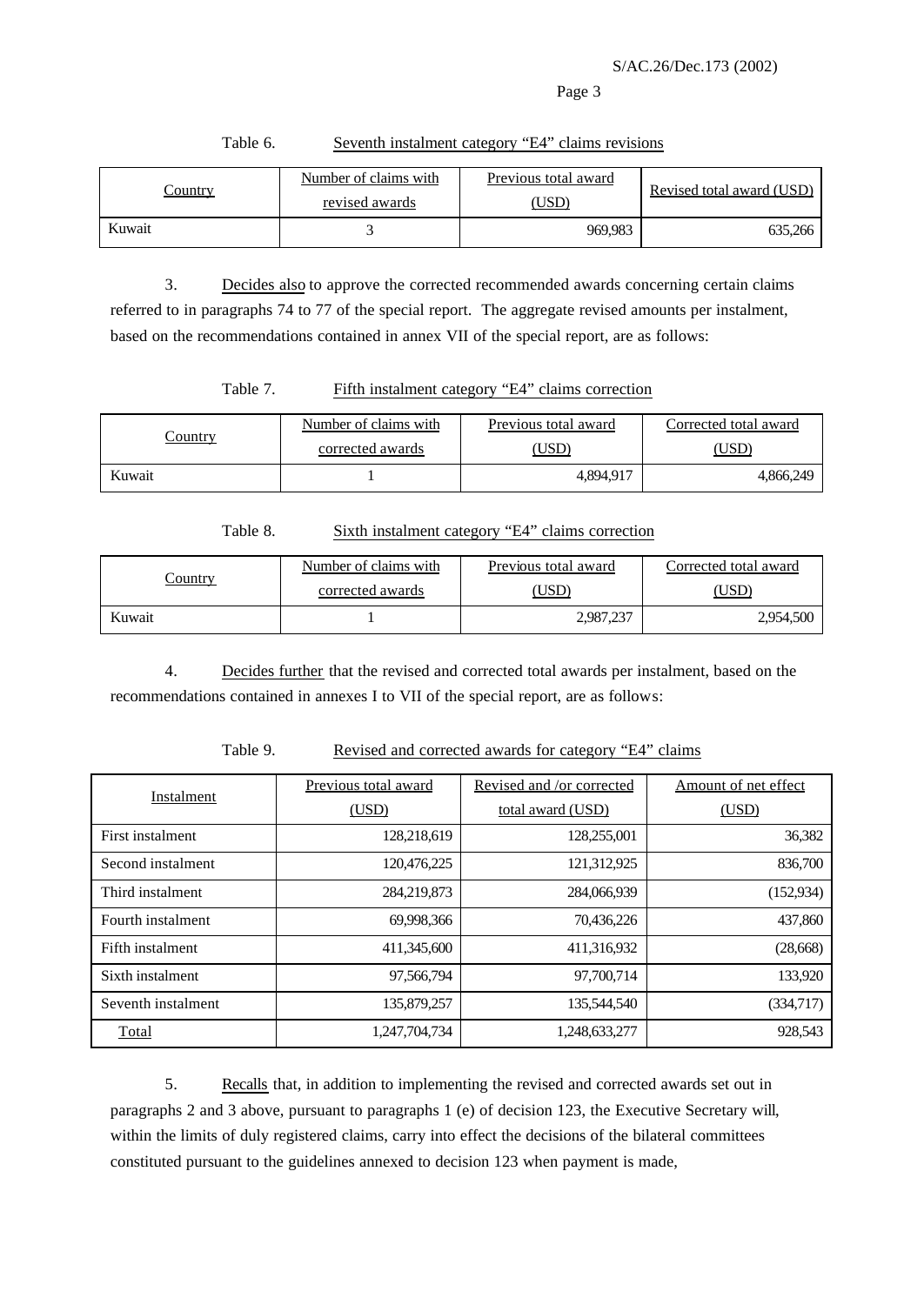l

6. Recalls also that paragraph 1 (g) of decision 123 directs the Executive Secretary to make payments on behalf of the Government of the State of Kuwait, pursuant to the irrevocable delegation of authority annexed to decision 123, to the Governments and other submitting entities of the portions of awards of compensation to which category "C" and/or "D" claimants are entitled, as determined by the bilateral committees under the guidelines, as follows  $2$ :

| Table 10.                                                              | Distribution of awards to individual claimants applying bilateral committee |  |  |  |
|------------------------------------------------------------------------|-----------------------------------------------------------------------------|--|--|--|
| determinations made pursuant to article 2 of the guidelines annexed to |                                                                             |  |  |  |
|                                                                        | decision 123 to recommended awards in the special report                    |  |  |  |

| <b>Country</b> | Number of claims | Amount claimed for<br>corporate losses in<br>individual claims (USD) | Amount of compensation<br>(USD) |
|----------------|------------------|----------------------------------------------------------------------|---------------------------------|
| Canada         |                  | 245,000                                                              | 18,699                          |
| India          |                  | 291,952                                                              | 150,432                         |
| Jordan         | 20               | 43,150,869                                                           | 6,570,705                       |
| <b>Total</b>   | 22               | 43,687,821                                                           | 6,739,836                       |

7. Notes that, further to decisions of the bilateral committees referred to in paragraph 5 above, the Executive Secretary will, within the limits of duly registered claims, carry into effect their decisions which, as applied to the revised awards of compensation set out in the special report, increase the awards of compensation to which certain category "E4" claimants are entitled, as follows:

Table 11. Distribution of additional amounts to Kuwaiti corporate claimants applying bilateral committee determinations made pursuant to article 2 of the guidelines annexed to decision 123 to recommended awards in the special report

| <b>Country</b> | Number of<br>claims | <u>Amount</u><br>claimed in "E4"<br>claims (USD) | Previous total<br>award (USD) | Revised total<br>amount of<br>compensation<br>(USD) | Amount of<br>additional<br>compensation<br>(USD) |
|----------------|---------------------|--------------------------------------------------|-------------------------------|-----------------------------------------------------|--------------------------------------------------|
| Kuwait         |                     | 4,321,706                                        | 1,561,819                     | 1,912,289                                           | 350,470                                          |

8. Requests the Government of the State of Kuwait to return to the Commission, within six months, any amounts which, as a result of the revision, correction and distribution of awards set out in paragraphs 2, 3 and 6 above, constitute overpayments to category "E4" claimants, as shown in table 12 below,

 $2\;\;$  In conformity with the provisions on confidentiality in the Rules (article 30, paragraph 1, and article 40, paragraph 5), information concerning the amount to be paid to each individual claimant will not be made public, but will be provided to each respective Government separately.